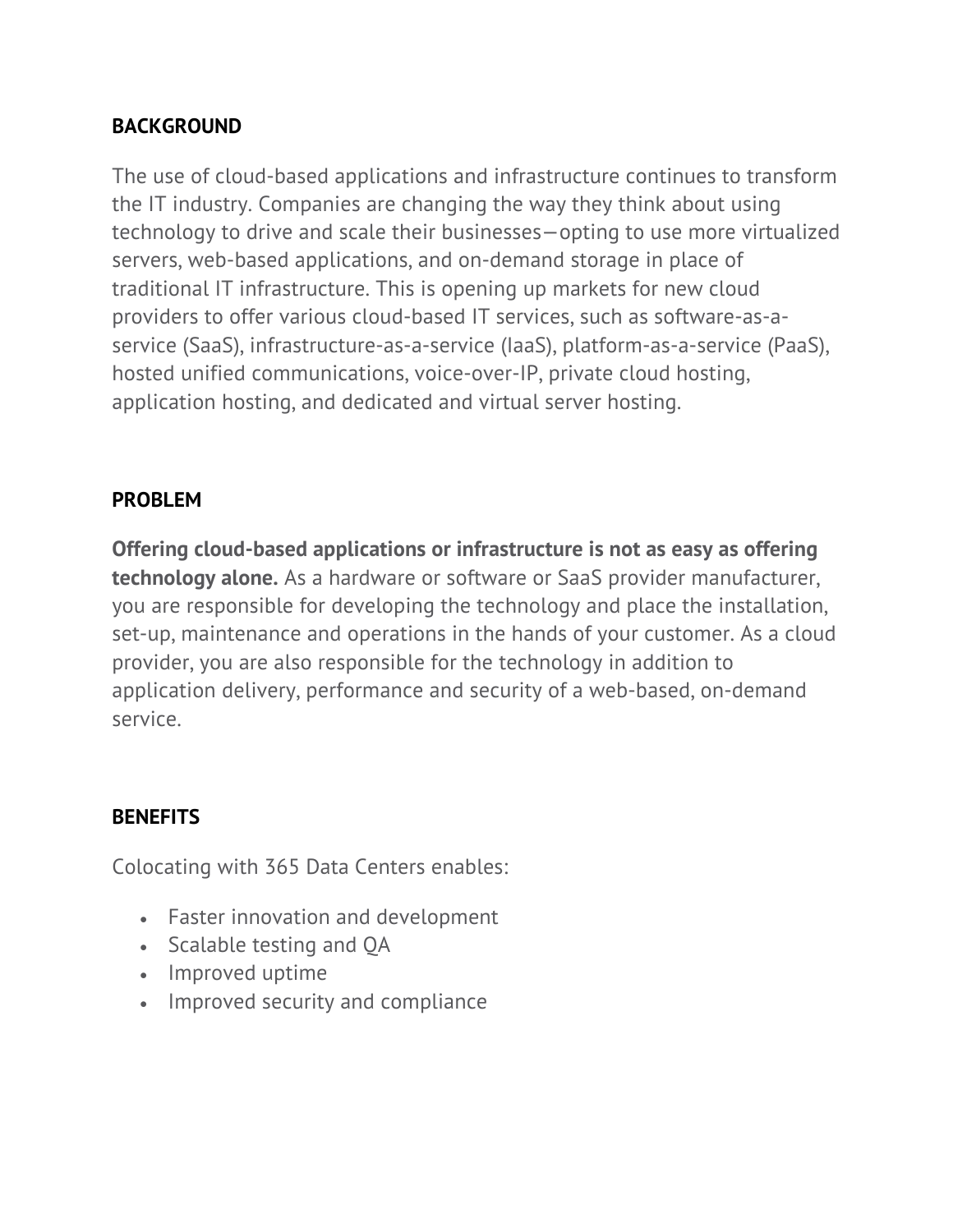## **SOLUTION**

**Data center colocation services can help cloud service providers speed development, improve uptime, reduce data center costs, and improve security and compliance**. 365 Data Centers operates 10 data centers across the U.S. and provides data center solutions for enterprise, content and cloud providers, as well as carriers in tier 2 markets.

# **CLOUD TRANSFORMING IT**

The use of cloud-based applications and infrastructure has transformed the IT industry. It has become an imperative for companies to change the way they think and use technology to drive and scale their businesses. This includes opting for more virtualized servers, webbased applications, and on-demand storage in place of traditional IT infrastructure.

As enterprises continue to modernize their applications and infrastructure, they are expanding their use of subscription-based pricing models—which allow them to pay for the software or hardware they use based on the number of users and how long they use the technology— in place of more traditional perpetual software license models that require paying upfront for the use of software or hardware.

IT refreshes, cloud consumption models, competition, and analytics are driving the growth in cloud services. These market drivers are changing IT buying behavior and opening up markets for new cloud providers to offer IT services, such as Software-as-a-service (SaaS), Infrastructure-as-a-service (IaaS), Platform-as-a-service (PaaS), and application hosting, among others.

But offering cloud-based applications or infrastructure is not as easy as offering technology alone. You are not only responsible for developing the technology but also responsible for the entire technology as well as the application delivery, performance, and security of a webbased, on-demand service.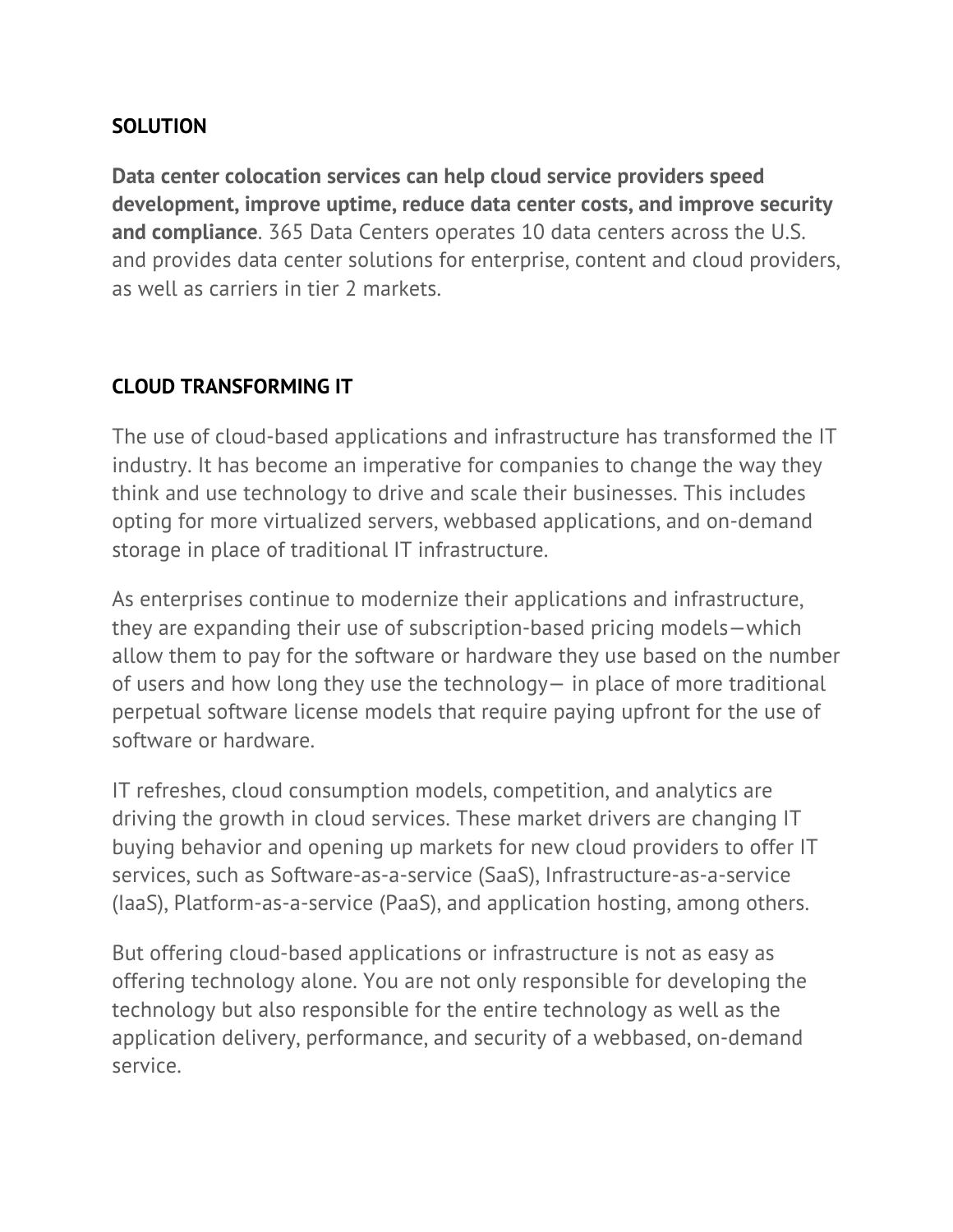365 Data Centers addresses the challenges of making the move to the Cloud possible for cloud service providers, SaaS ISVs, and cloud-based businesses.

## **CHALLENGES FOR CLOUDBASED PROVIDERS**

In order to manage and maintain the cloud infrastructure, DevOps requires highly-available, easily accessible and secure environments for dev, test/QA and production.

## **Development**

Providers are under constant pressure to innovate faster. Rolling out new features every few weeks requires reliable control over and access to the underlying infrastructure that houses code libraries, key applications and tools.

## **Production Hosting**

The production hosting environment is oftentimes separate from the development and testing/QA environments. The production systems must be up 24 hours a day, every day of the year. Application uptime and performance depend on a variety of factors, including system and application architecture, hardware reliability, power availability, and scalability.

## **Testing and Quality Assurance**

Cloud providers develop their platforms on a combination of licensed and open source software as well as a multi-vendor hardware environment. Making changes to code and upgrading and patching hardware and software must be tested before being rolled out into a production environment. Having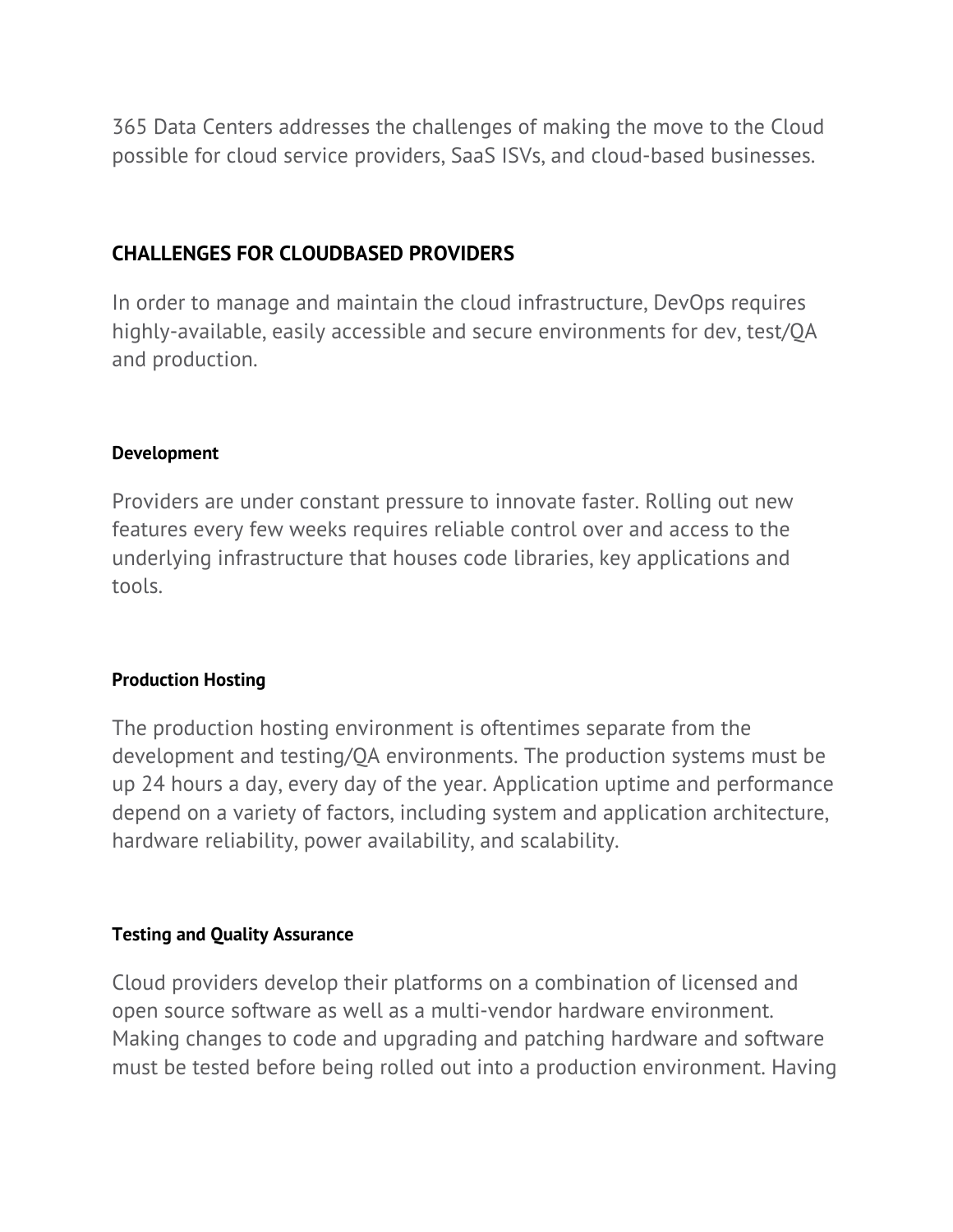convenient access to these physical environments is important to the ops team at any cloud provider to enable testing and QA.

#### **Security and Compliance**

Serving enterprise customers requires that a cloud service provider maintain high security of their systems and applications. Compliance regulations include: HIPAA, PCI DSS, VISA, SSAE 16 and SOC.

## **MOVE FASTER, IMPROVE PERFORMANCE WITH EDGE COLOCATION**

Managing and maintaining your own data center can be very tedious and costly when you consider the capital expenditures (CAPEX) associated with designing, building, maintaining, and updating a large computing facility. This is where data center colocation services come into play. Colocating with 365 Data Centers enables cloud service providers to accelerate development, improve uptime, reduce data center costs, and improve security and compliance.

#### **Faster Development**

365 Data Centers allows faster innovation by enabling cloud providers to colocate their core development and backup systems in a secure and reliable data center. DevOps engineers and infrastructure managers can easily reach these facilities or use the Remote Hands services to quickly respond to operational requirements.

#### **Improve Uptime**

Using a combination of sophisticated systems, state-of-the art infrastructure, processes and experienced technicians, 365 Data Centers has provided 100%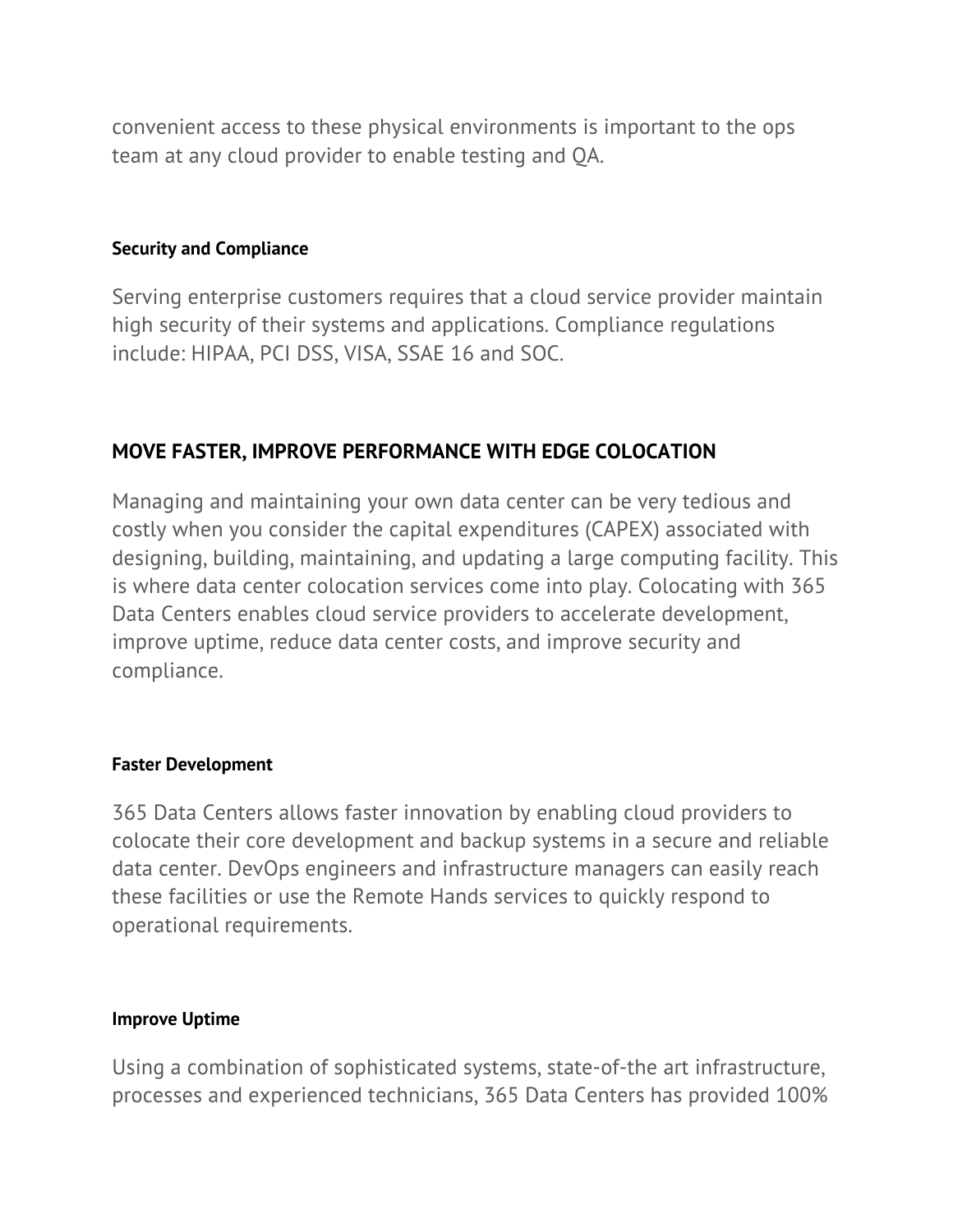uptime since its founding. All facilities have N+1 UPS, on-site generator, and automatic transfer switches.

## **Scalable Testing and QA**

365 Data Centers' flexible colocation solutions include custom cages, standard cabinets, and compact cabinets. It can structure solutions that allow expandability of space based on the needs for hosting development and testing servers as well as expandable space for growth or temporary projects.

#### **Improve Security and Compliance**

All 365 Data Centers' colocation facilities are certified to the highest industry standards and compliance requirements: HIPAA, PCI DSS, SSAE 16, SOC 2, and ISAE 3402. With 24/7/365 restricted access, multiple layers of security, 24/7/365 infrastructure and perimeter monitoring, 365 Data Centers' secure operations meet HITECH Breach standards

# **WHY COLOCATE WITH 365 DATA CENTERS?**

365 Data Centers helps hundreds of cloud providers, carriers, content providers and enterprises to innovate faster, improve performance and scale. We operate 10 U.S. carrier-neutral data centers with more than 9MW of redundant power and 160,000 square feet.

## **Trusted**

With a reliable ten-year operating history, 365 Data Centers has a 100% uptime record with no customer impacting downtime and offers secure, compliant, and flexible colocation solutions.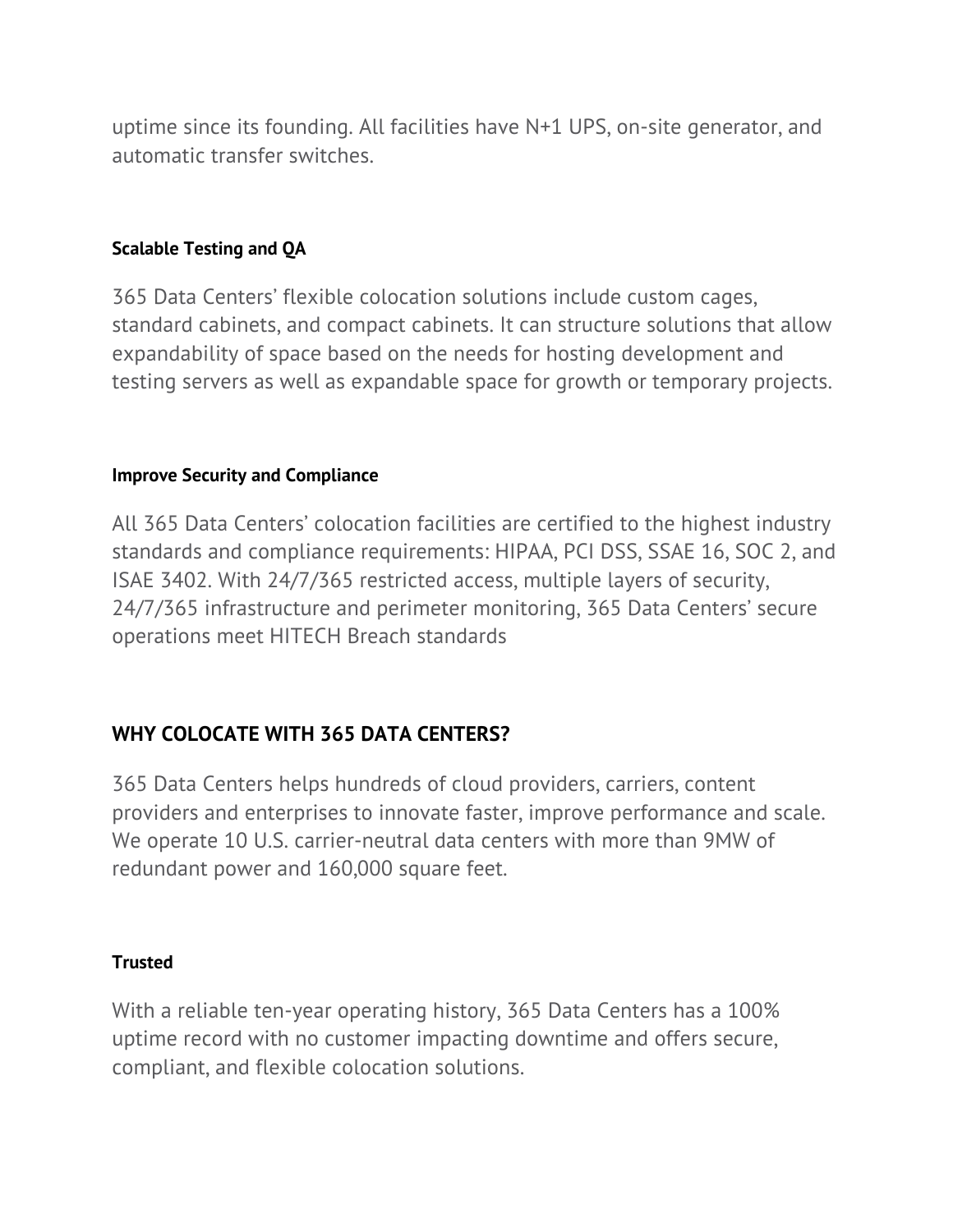## **Connected**

365 Data Centers' colocation facilities are carrier-neutral and Internet Exchange (IX)-friendly. They offer easy and cost-effective connectivity to more than sixty carriers, including ten of the top ten telecom providers, eight of the top ten cable providers, and leading social media, online video platforms, and CDNs.

## **Edge Locations**

365 Data Centers operates 10 data centers in major and emerging U.S. cities with close proximity to 32 million subscribers and 500,000 businesses. With downtown locations and easy access to fiber routes, 365 Data Centers' customers achieve low latency access to businesses, households, and wireless subscribers.

## **Flexible**

365 Data Centers provides the flexibility required to scale quickly and costeffectively, allowing customers to start small and grow rapidly. With a variety of colocation options, short installation intervals, and temporary colocation alternatives, 365 Data Centers provides colocation solutions that support hybrid cloud environments.

# **ABOUT 365 DATA CENTERS**

365 Data Centers is the leading data center solutions provider for cloud, content, carriers and enterprises in tier 2 markets. We operate 10 U.S. data centers and help hundreds of businesses to improve user experience, reduce cost and speed innovation by leveraging our secure, carrier-neutral and reliable edge colocation services. With 100% uptime and industry compliance,